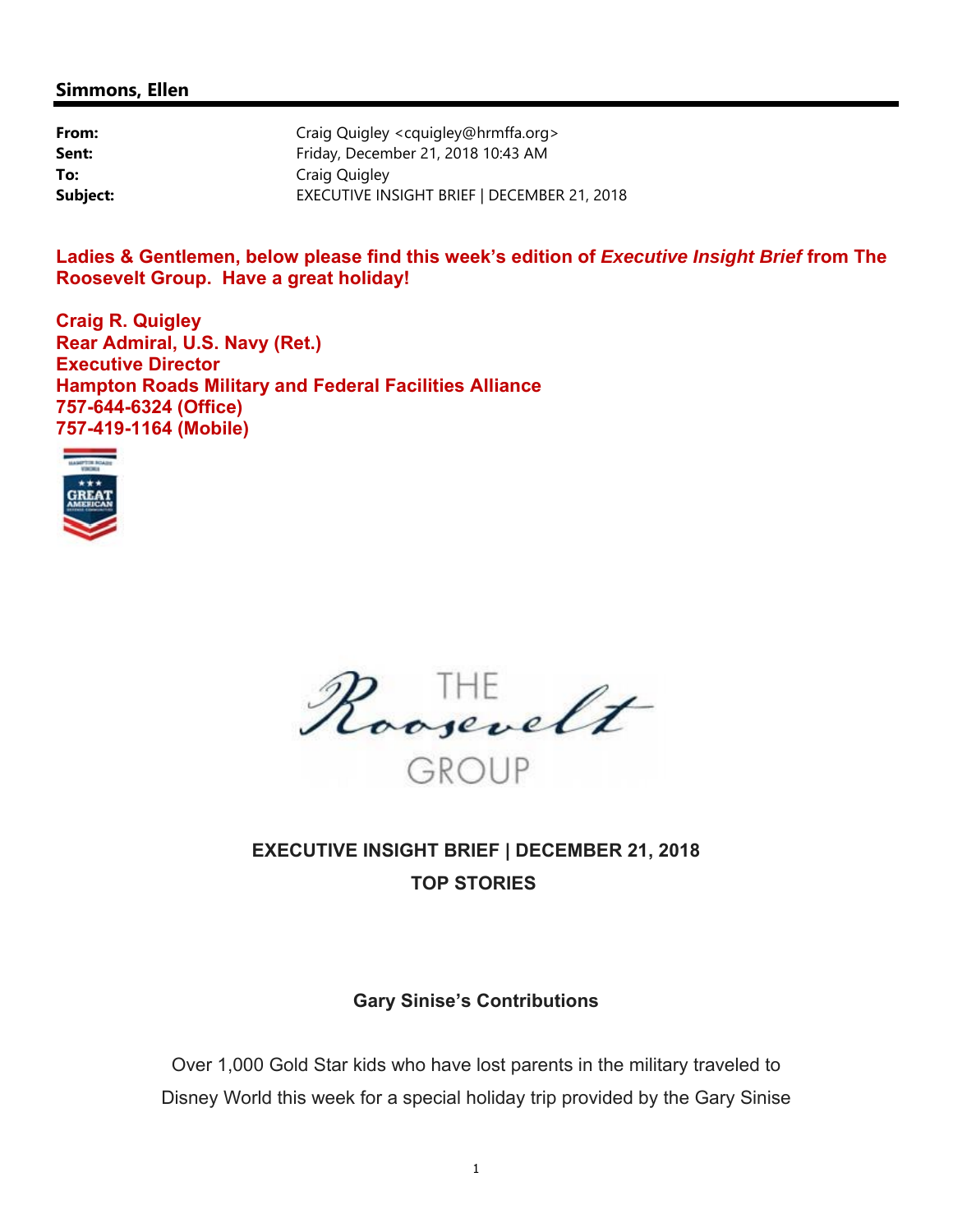Foundation, according to the actor. In total, Sinise's foundation flew 1,750 people to Orlando, Florida, for a holiday trip to remember.

The Gary Sinise Foundation, created in 2011, posted photos of the children having fun at the "most magical place on Earth" with their families. Read more here.

# The foundation launched the program last year which helps serve the "children of fallen military heroes," according to the website. Sinise began supporting veterans who served in the Vietnam War but devoted much of his support following the September 11, 2001 terror attacks. Earlier this week, "Everybody Loves Raymond" star Patricia Heaton called for TIME Magazine to put Sinise on the "Person of the Year" list for his charity work.

### **Steps Toward a New Light Tank**

The U.S. Army just moved one step closer to a new light tank intended to boost the firepower of airborne and other light infantry units.

The Army is currently looking for a new tracked armored vehicle able to protect and support infantrymen as they "destroy the enemy in some of the worst places in the world," Brig. Gen. Ross Coffman, the director of the Army's Next Generation Combat Vehicle Cross Functional Team, said Monday.

The U.S. Army will evaluate light tanks built by General Dynamics and BAE Systems as it moves ahead with plans to field some 500 of the armored vehicles.

While the Army is not yet buying large quantities of these tanks, the Mobile Protected Firepower project is another sign of how the Pentagon is preparing for wars against near-peer competitors — like Russia and China — after nearly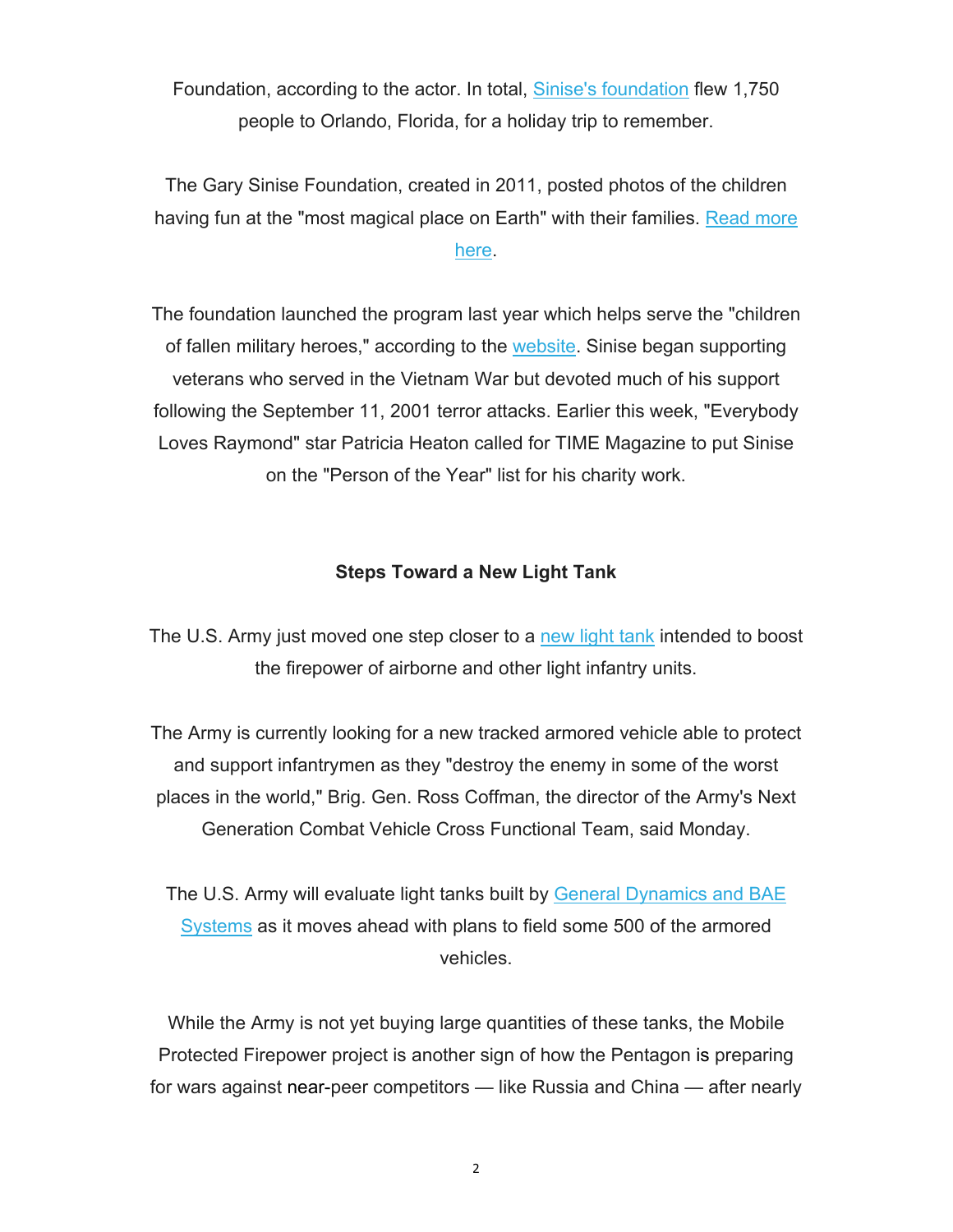two decades of counterinsurgency fights in Iraq and Afghanistan.

The Army plans to choose a winner in fiscal 2022 and have battle-ready tanks by 2025. In all, the service is planning to buy 504 of these light-tanks. Read full story here.

#### **More Military Updates**

After months of delays, the U.S. Air Force is about to launch the first of a new generation of GPS satellites, designed to be more accurate, secure and versatile. The satellite is scheduled to lift off Tuesday from Cape Canaveral, Florida, aboard a SpaceX Falcon 9 rocket. It's the first of 32 planned GPS III satellites that will replace older ones now in orbit. Lockheed Martin is building the new satellites outside Denver. Read more about its capabilities and the launch here.

In other news, it has been reported that the plane that would replace both the F-22 Raptor and F-15 Eagle could reach a staggering cost of \$300 million per plane. That figure comes from a new study called "The Cost of Replacing

Today's Air Force Fleet," which was published by the non-partisan Congressional Budget Office (CBO) and first reported by Defense News. The report attempted to calculate the future cost of Penetrating Counter Air (PCA), which is the current name of the U.S. Air Force's next air superiority fighter jet.

PCA is meant to replace the current fleet of F-22s and F-15s, taking its place as the service's dedicated air-to-air fighter when it enters service in 2030. Unlike the Air Force's F-35A, which is meant to carry out both air-to-air and air-toground missions, PCA will be focused solely on the skies, optimized to fight and win against current and future aerial threats including the Russian Sukhoi Su-57 and China's J-20 fighter.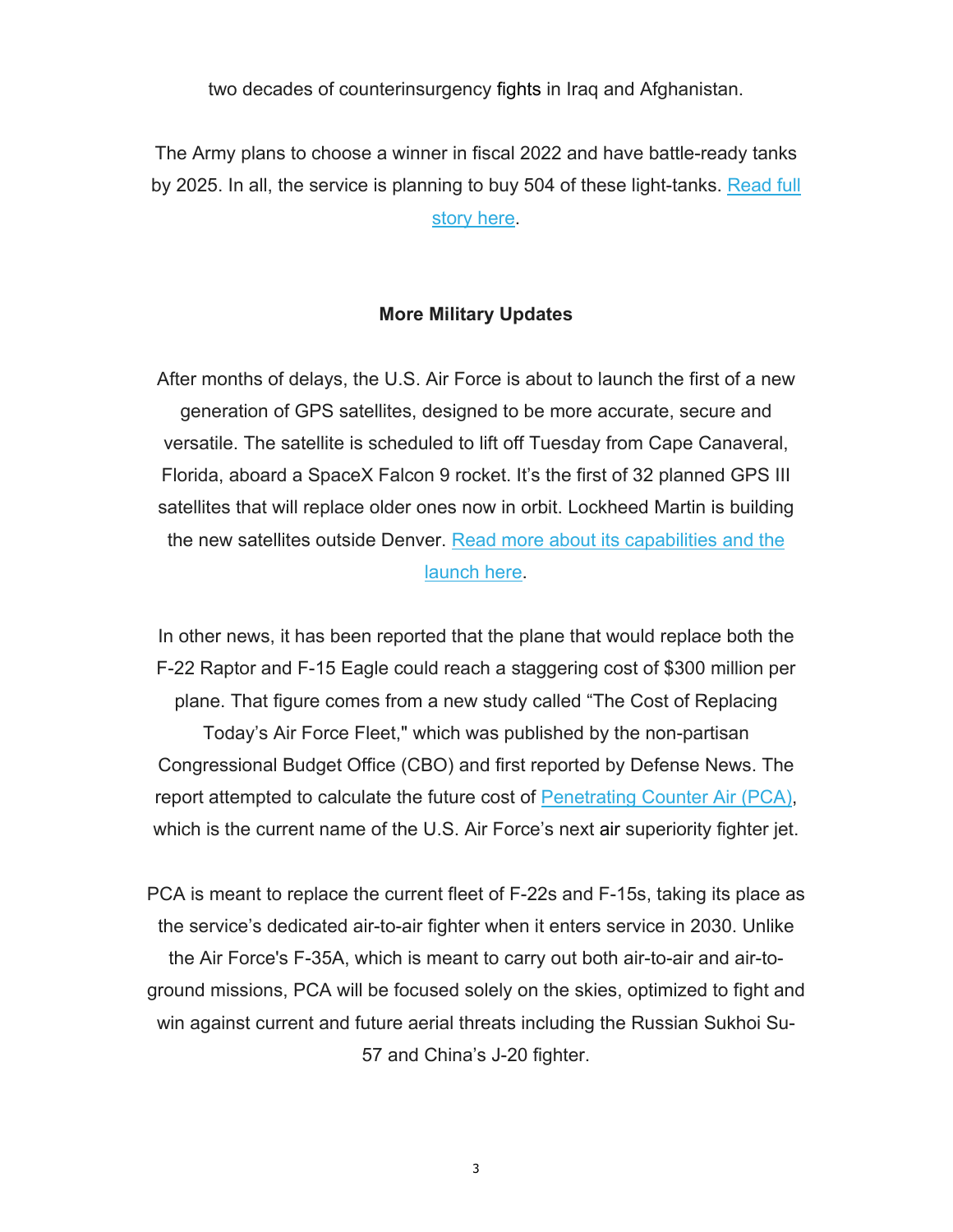"The PCA aircraft would probably have a greater range and payload, as well as improved stealth and sensor capabilities, than today's F-22; those characteristics would help it operate in the presence of the high-end air defenses that DoD believes China, Russia and other potential adversaries may have in the future," the CBO states. Read more here.

#### **Modernization a Priority for FY2020**

As the Trump administration and Congress deliberate the Defense Department's top-line budget for fiscal 2020, safeguarding the military's weapons programs and funding technology development is taking precedence over growing the force, the Pentagon's No. 2 official said Thursday.

Pentagon budget makers had been planning for a \$733 billion budget request — a modest increase over the \$716 billion budget for FY19 — when Trump announced in October that the Defense Department's budget would instead be cut to \$700 billion. The move surprised many, as Trump had frequently touted his administration's efforts to grow the size of the military and invest in new defense technology.

The announcement raised questions about what the Pentagon would have to cut in order to meet the lower number, but it appears that those concerns may have been premature. Earlier this week, Politico and other outlets reported that congressional Republicans and Defense Secretary Jim Mattis had convinced

Trump to raise the top line to \$750 billion. Click here for more.

#### **Government Shutdown Looming**

Lawmakers edged closer Wednesday toward a temporary measure that would fund the government a few more weeks but would deny President Trump

4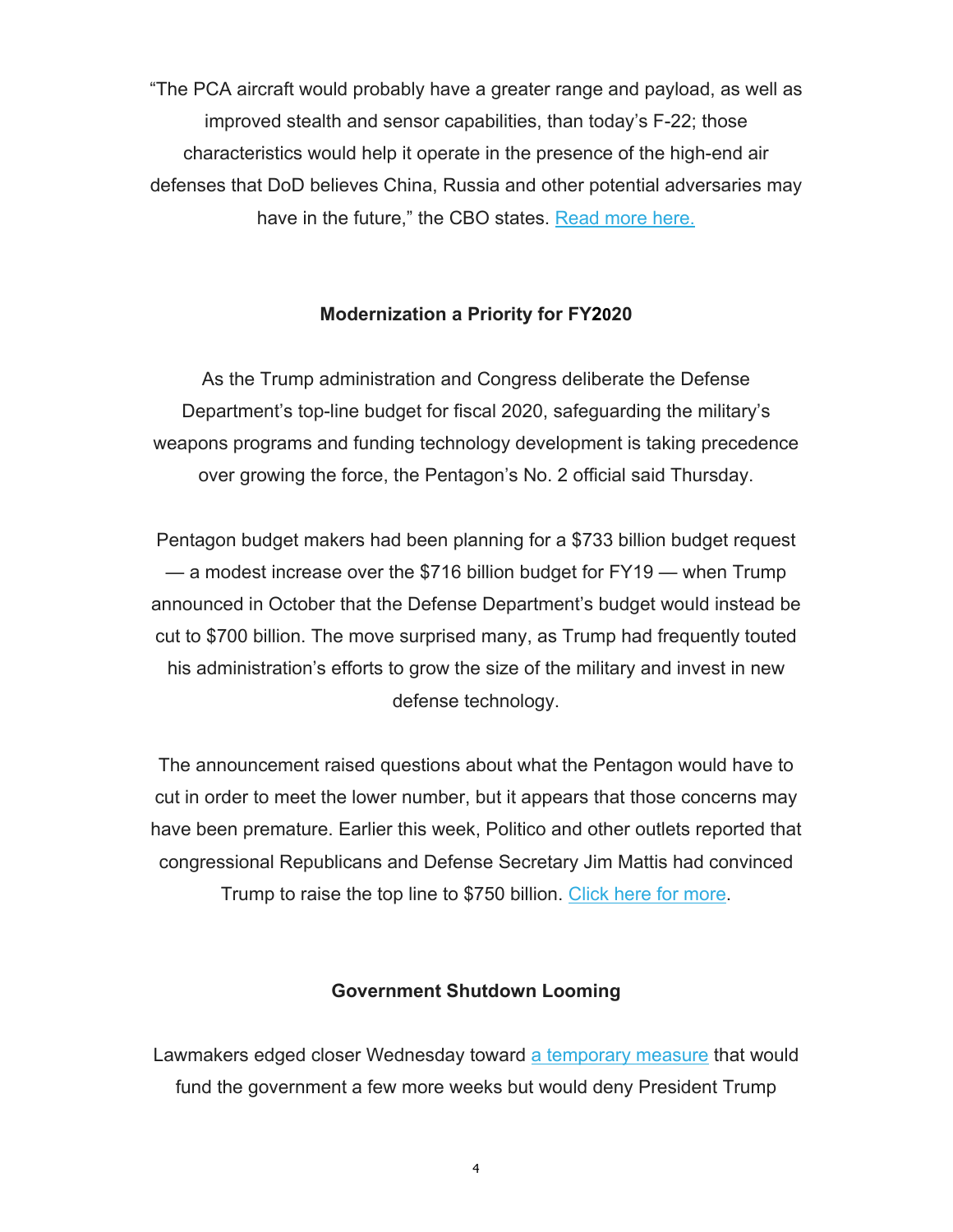money for a border wall.

Senate Majority Leader Mitch McConnell, R-Ky., said he would file a bill on Wednesday that would fund the government through Feb. 8. The measure would avert a government shutdown but would put off key funding decisions until early next year.

Last week, Trump said he would "proudly" shut down the government unless he got an additional \$5 billion for a border wall. But Democrats in the House and Senate balked at that, with Democrats taking the House majority as of January. Read more here.

#### **Quick Hits**

The Trump administration will soon withdraw all of the approximately 2,000 American troops from Syria, a U.S. official said Wednesday as President Trump declared victory in the mission to defeat **Islamic State militants** there. A decision to pull out completely, if confirmed, would raise doubts about how to prevent a resurgence of the militant group, undercut U.S. leverage in the region and undermine diplomatic efforts to end the Syrian civil war now in its eighth year. Many top officials are rebuking this new development, stating it is a premature action. Read more.

The U.S. Senate has passed a sweeping criminal justice reform bill seeking to address concerns that the U.S. locks up too many of its citizens. The First Step Act, which has been championed by President Trump, passed by a vote of 87- 12. The bipartisan measure found unlikely support from hardline conservatives and progressive liberals alike. The U.S. leads the world in number of jailed citizens. Around 2.2M Americans were in jail in 2016, figures show. The bill, which is expected to be debated in the House of Representatives on Wednesday, would only affect federal prisoners, accounting for about 10% of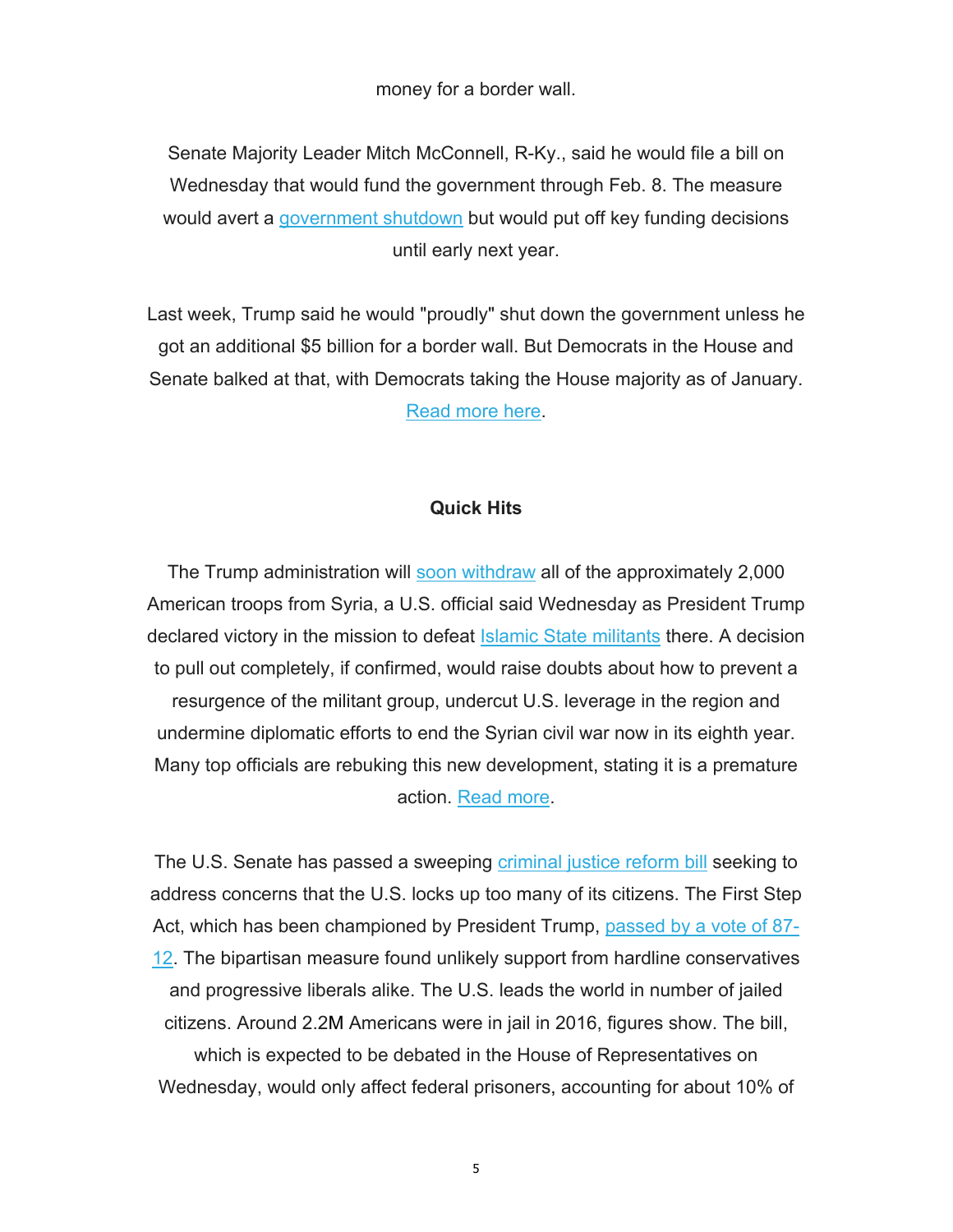the total U.S. prison population.

Mick Mulvaney will become the acting White House chief of staff at the end of the year, President Donald Trump announced in a tweet last Friday. Mulvaney will not resign as director of the Office of Management and Budget while he is acting White House chief of staff, White House press secretary Sarah Sanders said Friday evening. OMB Deputy Director Russ Vought will handle day-to-day operations for the office, Sanders said in a statement. Read more here.

## **This Day in History**

*68:* Vespian, a gruff-spoken general of humble origins, enters Rome and is named emperor by the Senate.

1620: The Pilgrims land at Plymouth Rock.

1862: The U.S. Congress authorizes the Medal of Honor to be awarded to Navy personnel who have distinguished themselves by their gallantry in action.

1944: During the **Battle of the Bulge, German troops surround the 101st** Airborne Division at Bastogne in Belgium.

*1945:* General George S. Patton dies at the age of 60 after being injured in a jeep crash.

*1988:* Pan Am Flight 103 from London to New York explodes in midair over Lockerbie, Scotland, an hour after departure. All 259 passengers were killed in the explosion caused by a bomb– hidden inside an audio cassette player that detonated inside the cargo area when the plane was at an altitude of 31,000 feet. A shower of airplane parts falling from the sky also killed 11 Lockerbie residents.